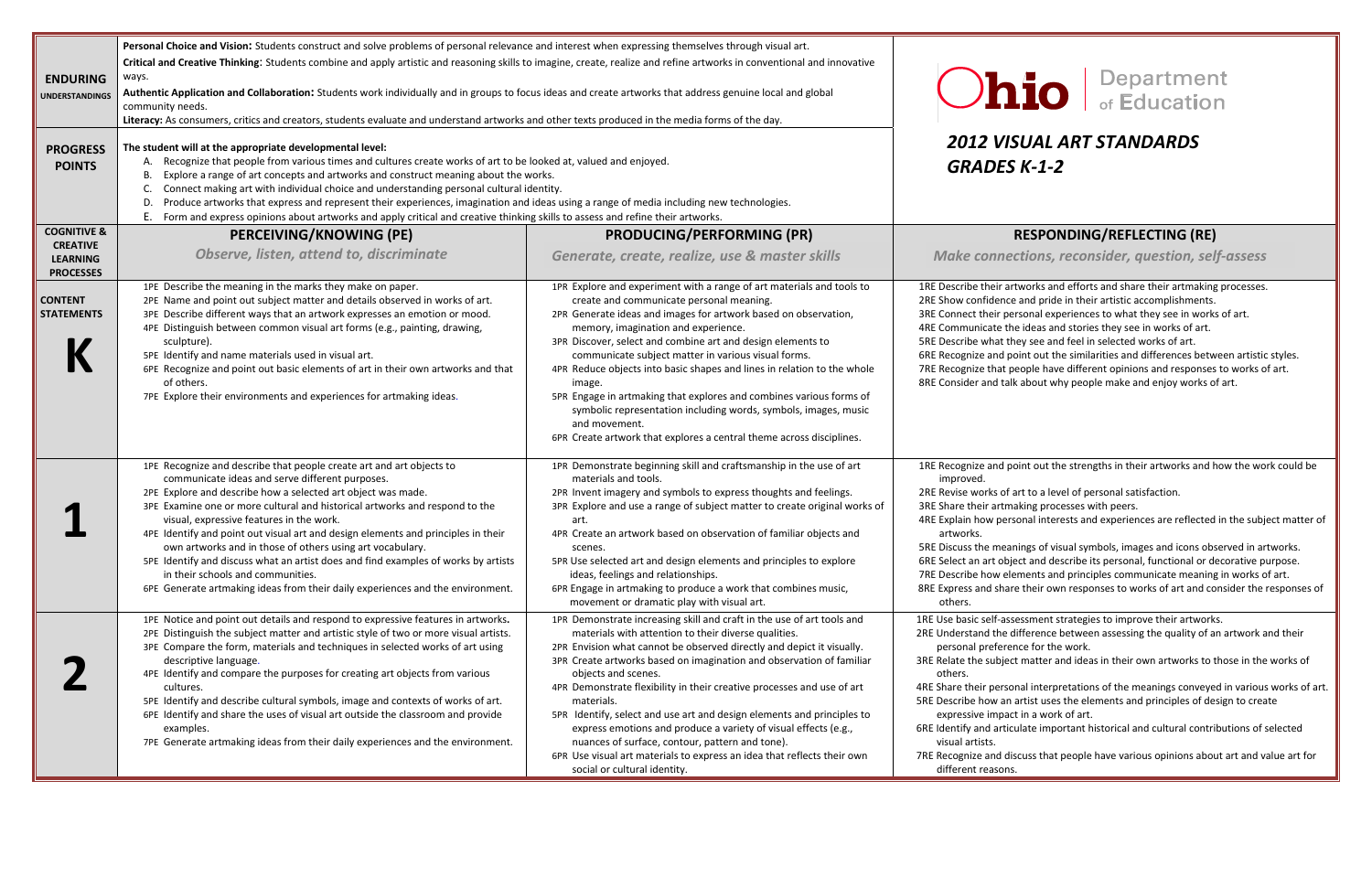## *VISUAL ART STANDARDS*

#### **PERCEIVING/KNOWING (PE) PRODUCING/PERFORMING (PR) RESPONDING/REFLECTING (RE)**

d describe how art and design principles are used by artists to create

- an explain reasons why they think it is a work of art.
- ontrast their opinions of a work of art with those of their peers.
- Is from their communities or regions and communicate how they t social influences and cultural traditions.
- feedback and self‐assessment to improve the quality of personal artworks.

If that contribute to the design and meaning of their artworks and hers.

- are their ideas, beliefs and values about art.
- lescribe the relationship of artworks to their social and
- 
- a for discussing and assessing works of art.
- and use art vocabulary when discussing and judging the quality of

d use constructive feedback to produce artworks that achieve learning goals.

skills to analyze and interpret the meaning in artworks.

- ersonal experiences can influence artistic preferences.
- ons and value of documenting and preserving works of art and art cultures.
- e how personal artistic decisions are influenced by social, environmental ws.
- as learned and the challenges that remain when assessing their

ssess works of art individually and collaboratively.

| <b>ENDURING</b><br><b>UNDERSTANDINGS</b>                                         | Personal Choice and Vision: Students construct and solve problems of personal relevance and interest when expressing themselves through visual art.<br>Critical and Creative Thinking: Students combine and apply artistic and reasoning skills to imagine, create, realize and refine artworks in conventional and<br>innovative ways.<br>Authentic Application and Collaboration: Students work individually and in groups to focus ideas and create artworks that address genuine local and global<br>community needs.<br>Literacy: As consumers, critics and creators, students evaluate and understand artworks and other texts produced in the media forms of the day.                                                  |                                                                                                                                                                                                                                                                                                                                                                                                                                                                                                                                                                                                                                                                                                          | <u>Ohio</u>                                                                                                                                                                                                                                                                                   |  |
|----------------------------------------------------------------------------------|-------------------------------------------------------------------------------------------------------------------------------------------------------------------------------------------------------------------------------------------------------------------------------------------------------------------------------------------------------------------------------------------------------------------------------------------------------------------------------------------------------------------------------------------------------------------------------------------------------------------------------------------------------------------------------------------------------------------------------|----------------------------------------------------------------------------------------------------------------------------------------------------------------------------------------------------------------------------------------------------------------------------------------------------------------------------------------------------------------------------------------------------------------------------------------------------------------------------------------------------------------------------------------------------------------------------------------------------------------------------------------------------------------------------------------------------------|-----------------------------------------------------------------------------------------------------------------------------------------------------------------------------------------------------------------------------------------------------------------------------------------------|--|
| <b>PROGRESS</b><br><b>POINTS</b>                                                 | The student will at the appropriate developmental level:<br>Examine a range of artistic works to gain insight into the historical and cultural traditions of local and global communities.<br>А.<br>Identify and apply universal themes and processes to communicate meanings, moods and visual effects in personal and collaborative artworks.<br>В.<br>Demonstrate technical skill, craftsmanship and reasoning abilities in solving visual art problems using appropriate tools, media and technologies.<br>C.<br>Express personal responses to artistic works giving reasons for their interpretations and preferences.<br>D<br>Provide and use feedback to improve and refine their artworks.<br>E                       |                                                                                                                                                                                                                                                                                                                                                                                                                                                                                                                                                                                                                                                                                                          | <b>2012 VISUAL /</b><br><b>GRADES 3-4-5</b>                                                                                                                                                                                                                                                   |  |
| <b>COGNITIVE &amp;</b><br><b>CREATIVE</b><br><b>LEARNING</b><br><b>PROCESSES</b> | PERCEIVING/KNOWING (PE)                                                                                                                                                                                                                                                                                                                                                                                                                                                                                                                                                                                                                                                                                                       | <b>PRODUCING/PERFORMING (PR)</b>                                                                                                                                                                                                                                                                                                                                                                                                                                                                                                                                                                                                                                                                         | <b>RESPOND</b>                                                                                                                                                                                                                                                                                |  |
| <b>CONTENT</b><br><b>STATEMENTS</b>                                              | 1PE Observe and compare similar themes, subject matter and images in<br>artworks from historical and contemporary eras.<br>2PE Identify the relationships between and among selected elements and<br>principles of art and design.<br>3PE Use historical and cultural artworks to answer questions about daily life.<br>4PE Recognize selected artists who contributed to the cultural heritages of the<br>people of the United States.<br>5PE Provide examples of how we encounter art and artists in everyday life.<br>6PE Recognize and identify choices that give meaning to a personal work of<br>art.                                                                                                                   | 1PR Demonstrate skill and expression in the use of art techniques and<br>processes.<br>2PR Use appropriate visual art vocabulary during artmaking processes.<br>3PR Find and solve problems of personal relevance and interest when<br>developing artmaking ideas.<br>4PR Create artworks that demonstrate awareness of two- and three-<br>dimensional space.<br>5PR Show increasing attention to the nuances of elements and principles<br>of design when creating personal works of art.<br>6PR Collaborate with others to create a work of art that addresses an<br>interdisciplinary theme.                                                                                                          | 1RE Examine and describe how art<br>visual effects.<br>2RE Select an object an explain rea<br>3RE Compare and contrast their of<br>4RE Identify artworks from their co<br>reflect social influences and co<br>5RE Use feedback and self-assessn                                               |  |
|                                                                                  | 1PE Use sensory details and descriptive language to identify and describe<br>universal themes, subject matter and ideas expressed across arts<br>disciplines.<br>2PE Notice and describe different visual effects resulting from artmaking<br>techniques.<br>3PE Compare and contrast art forms, techniques and functions and artistic<br>styles from a variety of cultures and historical periods.<br>4PE Identify and describe how artists from various cultural and ethnic groups<br>have impacted Ohio's history.<br>5PE Link ideas in and design of works of art to the emotions and moods<br>expressed in them.<br>6PE Identify and name the sources for artmaking ideas (e.g., self, environment<br>and other people). | 1PR Identify, select and vary art materials, tools and processes to<br>achieve desired results in their artwork.<br>2PR Experiment with art materials by using them in unexpected and<br>creative ways to express ideas and convey meaning.<br>3PR Generate ideas and employ a variety of strategies to solve visual<br>problems.<br>4PR Demonstrate motivation, independence and persistent during<br>studio practices to complete artworks.<br>5PR Combine the elements and principles of art and design to create<br>visually effective compositions in original works of art.<br>6PR Demonstrate technical skill through the integration of common<br>processes and topics from other subject areas. | 1RE Identify qualities that contribu<br>the works of others.<br>2RE Develop and share their ideas<br>3RE Recognize and describe the re<br>cultural contexts.<br>4RE Generate criteria for discussin<br>5RE Refer to criteria and use art vo<br>artworks.<br>6RE Give and use constructive fee |  |
|                                                                                  | 1PE Understand that the context of an art object has an effect on how that<br>object is perceived.<br>2PE Identify and communicate how historical and cultural contexts influence<br>ideas that inform artists.<br>3PE Investigate the role of cultural objects in our everyday environment.<br>4PE Compare and contrast how form and style are influenced by social,<br>environmental and political views in artworks.<br>5PE Focus attention on selected artworks to identify and pose questions about<br>aesthetic qualities (e.g., sensory, organizational, emotional) in the works.<br>6PE Select and access contemporary digital tools media arts to investigate<br>ideas and inform artmaking.                         | 1PR Integrate observational and technical skills to strengthen artmaking.<br>2PR Use digital tools to explore ideas, create and refine works of art<br>during the artmaking process.<br>3PR Experiment with various ideas and visual art media to solve a<br>problem that addresses a contemporary social issue.<br>4PR Select and use the elements and principles of art and design to<br>communicate understanding of an interdisciplinary concept.<br>5PR During collaborative artmaking experiences, demonstrate respect<br>and support for peer ideas and creativity.                                                                                                                               | 1RE Apply reasoning skills to analy<br>2RE Describe how personal experi<br>3RE Explain the reasons and value<br>objects in some cultures.<br>4RE Communicate how personal a<br>and political views.<br>5RE Express what was learned and<br>artworks.<br>6RE Use criteria to assess works of   |  |

# **LO** | Department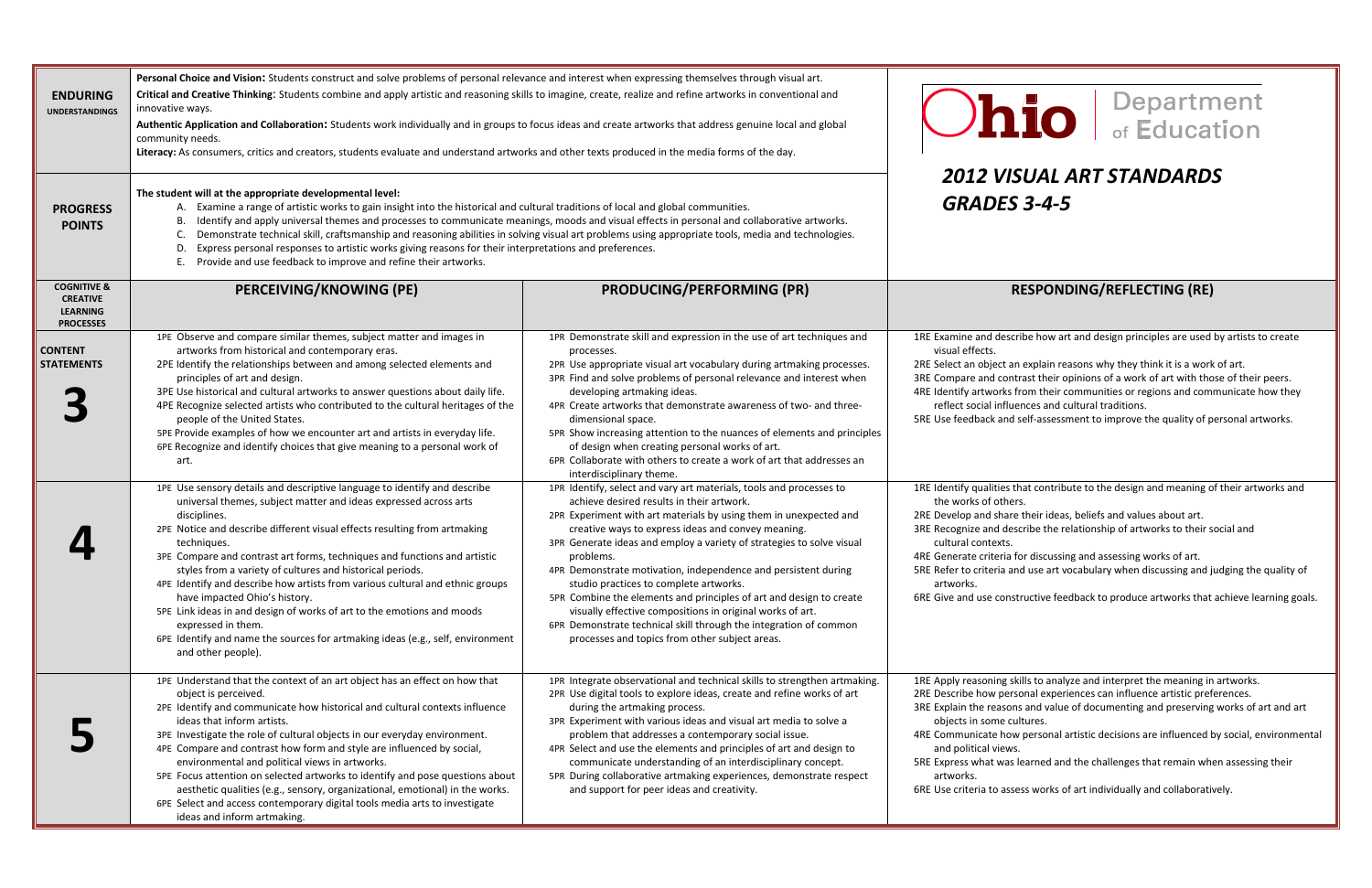### *Visual Art Standards GRADES 6–7–8*

#### **PRODUCING/PERFORMING (PR) RESPONDING/REFLECTING (RE)**

- akes an object a work of art using a range of criteria.
- ent, meaning and design in various works of art using accurate,
- guage and art-specific vocabulary.
- scuss how aspects of culture influence ritual and social artwork.
- decisions using appropriate visual art vocabulary.
- I progress to improve craftsmanship and refine and complete works of

se criteria for self-assessment and to select and organize artworks for a

- ut an artist's intentions and message in a work using relevant he work.
- contrast diverse viewpoints about works of art.
- ted artworks and synthesize their interpretations with the s of others.
- tegorize examples of artworks from various eras and cultures.
- experiences in galleries, museums and other cultural institutions can magination and enrich people's lives.
- se criteria to guide reflection and assessment of selected personal
- Assess one's own work and working process and the work of others in relation to standards.
	- us qualities in artworks to understand how an artist's choice of media mages and ideas in the work.
	- fend their artistic decisions using visual art vocabulary.
	- les of visual culture and discuss how visual art is used to shape social behavior.
	- public discussion can affect beliefs about the nature and value of art.
	- sions that use art and design, and explore the relationship between art, industry.
	- pply criteria to assess personal works for content and craftsmanship.

| <b>ENDURING</b><br><b>UNDERSTANDINGS</b><br>Students will at<br>the appropriate<br>developmental<br>level:<br><b>PROGRESS</b><br><b>POINTS</b> | Personal Choice and Vision: Students construct and solve problems of personal relevance and interest when expressing themselves through visual art.<br>Critical & Creative Thinking: Students combine and apply artistic and reasoning skills to imagine, create, realize and refine artworks in conventional and innovative<br>ways.<br>Authentic Application and Collaboration: Students work individually and in groups to focus ideas and create artworks that address genuine local and global<br>community needs.<br>Literacy: As consumers, critics and creators, students evaluate and understand artworks and other texts produced in the media forms of the day.<br>A. Recognize that examining the artistic works of others leads to understanding about cultural traditions, history, politics and their world.<br>Describe, interpret and evaluate artworks empathizing with and challenging the opinions of others.<br>В.<br>Select, manipulate and refine arts concepts and processes to produce artworks that visually communicate their experiences, ideas and viewpoints.<br>C.<br>Develop and use criteria for making judgments about artworks and visual imagery and use descriptive language when talking and writing about works of art.<br>D.<br>Connect the content of visual artworks to interdisciplinary concepts, issues and themes.<br>Е. |                                                                                                                                                                                                                                                                                                                                                                                                                                                                                                                                                                                                                                                 | 2012V<br><b>GRADE</b>                                                                                                                                                                                                                                  |
|------------------------------------------------------------------------------------------------------------------------------------------------|------------------------------------------------------------------------------------------------------------------------------------------------------------------------------------------------------------------------------------------------------------------------------------------------------------------------------------------------------------------------------------------------------------------------------------------------------------------------------------------------------------------------------------------------------------------------------------------------------------------------------------------------------------------------------------------------------------------------------------------------------------------------------------------------------------------------------------------------------------------------------------------------------------------------------------------------------------------------------------------------------------------------------------------------------------------------------------------------------------------------------------------------------------------------------------------------------------------------------------------------------------------------------------------------------------------------------------------------------------------------|-------------------------------------------------------------------------------------------------------------------------------------------------------------------------------------------------------------------------------------------------------------------------------------------------------------------------------------------------------------------------------------------------------------------------------------------------------------------------------------------------------------------------------------------------------------------------------------------------------------------------------------------------|--------------------------------------------------------------------------------------------------------------------------------------------------------------------------------------------------------------------------------------------------------|
| <b>COGNITIVE &amp; CREATIVE</b><br><b>LEARNING PROCESSES</b>                                                                                   | PERCEIVING/KNOWING (PE)                                                                                                                                                                                                                                                                                                                                                                                                                                                                                                                                                                                                                                                                                                                                                                                                                                                                                                                                                                                                                                                                                                                                                                                                                                                                                                                                                | <b>PRODUCING/PERFORMING (PR)</b>                                                                                                                                                                                                                                                                                                                                                                                                                                                                                                                                                                                                                | R                                                                                                                                                                                                                                                      |
| <b>CONTENT</b><br><b>STATEMENTS</b>                                                                                                            | 1PE Describe how art and design elements and principles are used in artworks to<br>produce certain visual effects and create meaning.<br>2PE Discover and articulate how the media forms of the day use art and images<br>to communicate messages and meaning.<br>3PE Compare and contrast visual forms of expression found throughout local<br>regions and in different cultures of the world.<br>4PE Connect selected ideas, concepts and processes used in visual art with those<br>used in other academic disciplines.<br>5PE Use observations, life experiences and imagination as sources for visual<br>symbols, images and creative expression.                                                                                                                                                                                                                                                                                                                                                                                                                                                                                                                                                                                                                                                                                                                 | 1PR Demonstrate technical skill and craftsmanship in the use of<br>materials, tools and technology to solve an artistic problem.<br>2PR Experiment with a variety of techniques and working methods when<br>creating an original work of art.<br>3PR Generate ideas and engage in thoughtful planning when solving a<br>visual art problem.<br>4PR Transform perceptions and processes into two- and three-<br>dimensional artworks.<br>5PR Engage in visual problems of personal or social relevance showing<br>focus and persistence to complete the task.<br>6PR Integrate elements of art and design to solve interdisciplinary<br>problem. | 1RE Explain what m<br>2RE Describe conter<br>descriptive lang<br>3RE Explore and dis<br>4RE Defend artistic<br>5RE Assess persona<br>art.<br>6RE Develop and us<br>portfolio.                                                                          |
|                                                                                                                                                | 1PE Explore how personal experiences, interest, cultural heritage and gender<br>influence an artist's style and choice of subject matter.<br>2PE Identify professions that use artistic skills and problem-solving.<br>3PE Identify sources of visual culture in society and the media and discuss how the<br>messages they convey affect personal and consumer choices.<br>4PE Observe a variety of artworks noticing details, themes and ideas and group<br>them into patterns and categories.<br>5PE Examine designed objects and identify the processes and decisions made to<br>produce them with attention to purpose, aesthetics, social issues and cultural<br>and personal meaning.<br>6PE Connect various art forms to their social, cultural or political purposes and<br>include regional examples.                                                                                                                                                                                                                                                                                                                                                                                                                                                                                                                                                        | 1PR Improve craftsmanship and refine ideas in response to feedback.<br>2PR Manipulate materials, tools and technology in conventional and<br>unconventional ways to create a work of art.<br>3PR Represent depth and volume in their two-dimensional works of art.<br>4PR Apply art and design principles in the construction of three-<br>dimensional artworks.<br>5PR Create a work of art in collaboration with others to address a social<br>or cultural issue.<br>6PR Demonstrate understanding of visual literacy, illustration and<br>graphic communication.                                                                             | 1RE Speculate abou<br>references to tl<br>2RE Compare and c<br>3RE Interpret select<br>interpretations<br>4RE Classify and cat<br>5RE Describe how e<br>stimulate the ir<br>6RE Develop and us<br>artworks.<br>7RE Assess one's ov<br>criteria and sta |
|                                                                                                                                                | 1PE Identify how an artist's choice of media relates to the ideas and images in the<br>work.<br>2PE Develop awareness and articulate various functions of art.<br>3PE Connect science and technology with the development of art in various<br>cultures.<br>4PE Understand how social, cultural and political factors affect what<br>contemporary artists and designers create.<br>5PE Discover how culture, age, gender and background influence audience<br>perception of art.<br>6PE Identify professions that use artistic and problem-solving skills.                                                                                                                                                                                                                                                                                                                                                                                                                                                                                                                                                                                                                                                                                                                                                                                                             | 1PR Select, organize and manipulate skills, elements and techniques<br>appropriate to the art form when making art.<br>2PR Demonstrate increased technical skill and craftsmanship by using<br>more complex processes and materials to design and create two-<br>and three-dimensional artworks.<br>3PR Use critical thinking and visual literacy to communicate a specific<br>idea.<br>4PR Present personal artworks that show competence in the use of art<br>elements to create meanings and effects.<br>5PR Collaborate to create a thematic work that combines visual art with<br>other arts disciplines.                                  | 1RE Examine variou<br>relates to the ir<br>2RE Explain and def<br>3RE Identify exampl<br>individual and s<br>4RE Recognize how<br>5RE Identify profess<br>technology and<br>6RE Develop and ap                                                         |

## **LO** Bepartment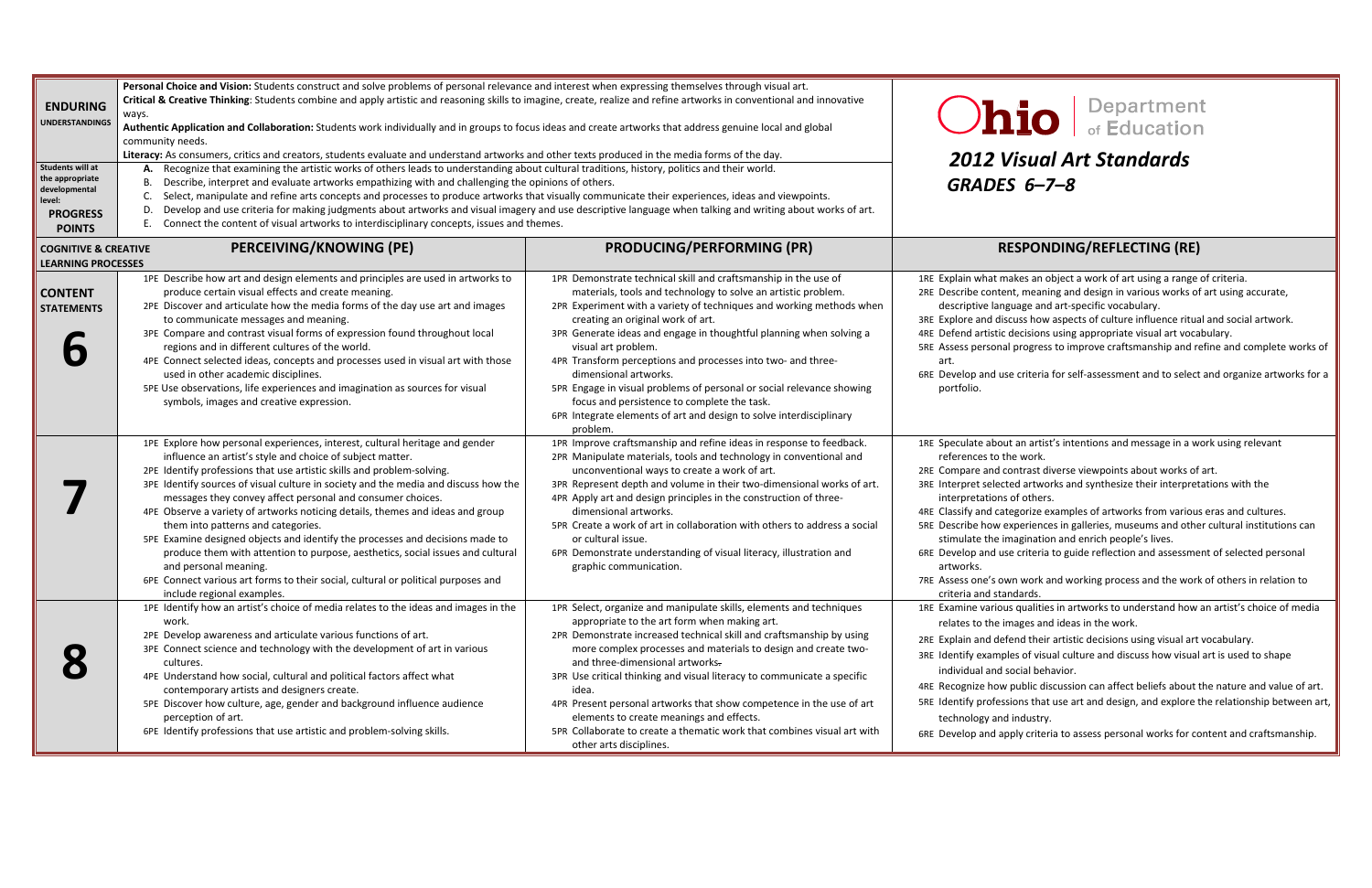### *Visual Art Standards GRADES 9 ‐ 12*

#### **PERCEIVING/KNOWING (PE) PRODUCING/PERFORMING (PR) RESPONDING/REFLECTING (RE)**

methods of art criticism in responding to artworks.

nent practices to manage, monitor and document their learning. vocabulary to define and describe techniques and materials used to

art.

role of innovative technologies in the creation and composition of gery.

Idain one or more theories of aesthetics and visual culture.

venues for viewing works of art.

articulate the importance of lifelong involvement and advocacy in the

of art criticism when discussing selected works of art.

nt practices to revise and improve their artworks and to learning.

of arts-specific vocabulary to define and describe techniques and d to create works of art.

of innovative technologies in the creation and composition of new

Intrast various theories of aesthetics and visual culture.

llenges various venues present to the creation of works of art.

cuss opportunities for lifelong involvement and advocacy in the arts.

am methods and inquiry skills to interpret visual images produced by media arts.

e self-assessment to understand their progress and prioritize steps for

processes from idea conception to completion of a work of art using arts-specific terminology.

cal questions about the meaning and influence of new media imagery

pport a personal philosophy of art based on aesthetic theories and of visual culture.

esponse to a work of art is affected by the context in which it is

plan strategies for lifelong involvement and advocacy in the arts.

| <b>ENDURING</b><br><b>UNDERSTANDINGS</b><br><b>Students will:</b><br><b>PROGRESS</b><br><b>POINTS</b>      | Personal Choice and Vision: Students construct and solve problems of personal relevance and interest when expressing themselves through visual art.<br>Critical and Creative Thinking: Students combine and apply artistic and reasoning skills to imagine, create, realize and refine artworks in conventional and<br>innovative ways.<br>Authentic Application and Collaboration: Students work individually and in groups to focus ideas and create artworks that address genuine local and global<br>community needs.<br>Literacy: As consumers, critics and creators, students evaluate and understand artworks and other texts produced in the media forms of the day.<br>Understand and articulate the intrinsic worth and public value of arts and cultural participation.<br>А.<br>Draw on a variety of sources to generate, select and evaluate ideas to create personally meaningful products.<br>В.<br>Address and communicate complex visual and conceptual ideas using a range of technical skill and art media including new technologies.<br>C.<br>Access and evaluate information from a variety of sources for visual reference with attention to ethical and legal issues.<br>D.<br>Apply reasoning skills to communicate key ideas expressed in their artworks and the works of others and use appropriate criteria and language to critique<br>Ε.<br>the works.<br>Analyze and use digital tools to understand how and why images are created and interpreted and how media influences culture, beliefs and behaviors.<br>F.<br>Demonstrate flexibility and reflective habits when creating visual art forms in a variety of artistic contexts and environments.<br>G.<br>Η.<br>Demonstrate respect for, and effectively work with, socially and culturally diverse teams or content to increase innovation and quality. |                                                                                                                                                                                                                                                                                                                                                                                                                                                                                                                                                                                                                                                                                                                                         | 2012 V<br><b>GRADE</b>                                                                                                                                                                                                                                                       |
|------------------------------------------------------------------------------------------------------------|-----------------------------------------------------------------------------------------------------------------------------------------------------------------------------------------------------------------------------------------------------------------------------------------------------------------------------------------------------------------------------------------------------------------------------------------------------------------------------------------------------------------------------------------------------------------------------------------------------------------------------------------------------------------------------------------------------------------------------------------------------------------------------------------------------------------------------------------------------------------------------------------------------------------------------------------------------------------------------------------------------------------------------------------------------------------------------------------------------------------------------------------------------------------------------------------------------------------------------------------------------------------------------------------------------------------------------------------------------------------------------------------------------------------------------------------------------------------------------------------------------------------------------------------------------------------------------------------------------------------------------------------------------------------------------------------------------------------------------------------------------------------------------------------------------------------------------------------------|-----------------------------------------------------------------------------------------------------------------------------------------------------------------------------------------------------------------------------------------------------------------------------------------------------------------------------------------------------------------------------------------------------------------------------------------------------------------------------------------------------------------------------------------------------------------------------------------------------------------------------------------------------------------------------------------------------------------------------------------|------------------------------------------------------------------------------------------------------------------------------------------------------------------------------------------------------------------------------------------------------------------------------|
| <b>COGNITIVE AND</b><br><b>CREATIVE</b><br><b>LEARNING</b><br><b>PROCESSES</b>                             | PERCEIVING/KNOWING (PE)                                                                                                                                                                                                                                                                                                                                                                                                                                                                                                                                                                                                                                                                                                                                                                                                                                                                                                                                                                                                                                                                                                                                                                                                                                                                                                                                                                                                                                                                                                                                                                                                                                                                                                                                                                                                                       | <b>PRODUCING/PERFORMING (PR)</b>                                                                                                                                                                                                                                                                                                                                                                                                                                                                                                                                                                                                                                                                                                        |                                                                                                                                                                                                                                                                              |
| <b>ACHIEVEMENT</b><br><b>LEVEL</b><br><b>CONTENT</b><br><b>STATEMENTS</b><br><b>HS</b><br><b>Beginning</b> | 1PE Examine and articulate the effects of context on visual imagery.<br>2PE Identify and describe the sources artists use for visual reference and to<br>generate ideas for artworks.<br>3PE Identify the relationship between community or cultural values and trends<br>in visual art.<br>4PE Identify the factors that influence the work of individual artists.<br>5PE Describe the role of technology as a visual art medium.<br>6PE Describe the decisions made in the design of everyday objects.                                                                                                                                                                                                                                                                                                                                                                                                                                                                                                                                                                                                                                                                                                                                                                                                                                                                                                                                                                                                                                                                                                                                                                                                                                                                                                                                      | 1PR Demonstrate basic technical skill and craftsmanship with various<br>art media when creating images from observation, memory and<br>imagination.<br>2PR Apply the elements and principles of art and design using a variety<br>of media to solve specific visual art problems.<br>3PR Explore multiple solutions to visual art problems through<br>preparatory work.<br>4PR Establish the appropriate levels of craftsmanship when completing<br>artworks.<br>5PR Investigate how to access available digital tools and innovative<br>technologies to create and manipulate artwork.<br>6PR Identify and apply visual literacy as a means to create images that<br>are personally expressive.                                        | 1RE Explore various<br>2RE Identify assessm<br>3RE Use appropriate<br>create works of<br>4RE Investigate the r<br>new media imag<br>5RE Identify and exp<br>6RE Identify various<br>7RE Recognize and a<br>arts.                                                             |
| <b>HS</b><br><b>Intermediate</b>                                                                           | 1PE Examine the context details of visual imagery and explain the social and<br>cultural influences on the images.<br>2PE Describe sources visual artists use to generate ideas for artworks.<br>3PE Explore the relationship between community or cultural values and trends<br>in visual art.<br>4PE Analyze the work of individual artists and explain how they are influenced<br>by cultural factors.<br>5PE Explore the application of technology to the production of visual artworks.<br>6PE Connect processes and decisions made in the design of everyday objects,<br>environments, and communications                                                                                                                                                                                                                                                                                                                                                                                                                                                                                                                                                                                                                                                                                                                                                                                                                                                                                                                                                                                                                                                                                                                                                                                                                               | 1PR Demonstrate proficient technical skills and craftsmanship with<br>various art media when creating images from observation,<br>memory, or imagination.<br>2PR Make informed choices in the selection of materials and techniques<br>as they relate to solving a visual problem.<br>3PR Generate a variety of solutions to visual arts problems through<br>preparatory work.<br>4PR Establish and apply appropriate levels of craftsmanship to<br>complete artworks.<br>5PR Understand and demonstrate how to access available digital tools<br>and innovative technologies to create and manipulate artwork.<br>6PR Incorporate visual literacy as a means to create images that<br>advance individual expression and communication. | 1RE Apply methods<br>2RE Apply assessmer<br>document their<br>3RE Expand the use<br>materials used t<br>4RE Explain the role<br>media imagery.<br>5RE Compare and co<br>6RE Identify the chal<br>7RE Explore and disc                                                        |
| <b>HS</b><br><b>Accelerated</b>                                                                            | 1PE Analyze interdisciplinary connections that influence social and cultural<br>contexts of visual imagery.<br>2PE Analyze and explain the factors that influence artworks.<br>3PE Compare and contrast the styles in artworks by artists of different cultures<br>and historical trends.<br>4PE Explain how individual artists impact cultural developments.<br>5PE Investigate the influence of technology on visual art and its effects on their<br>own works.<br>6PE Identify, examine and understand the aesthetic, stylistic and functional<br>considerations of designing objects, environments and communications.                                                                                                                                                                                                                                                                                                                                                                                                                                                                                                                                                                                                                                                                                                                                                                                                                                                                                                                                                                                                                                                                                                                                                                                                                    | 1PR Demonstrate increased technical skill and craftsmanship with<br>various art media when creating images from observation, memory<br>and imagination.<br>2PR Make informed choices in the selection of materials and techniques<br>that relate to solving a visual problem.<br>3PR Solve visual art problems that demonstrate skill, imagination and<br>observation.<br>4PR Prepare artworks for display that demonstrate high levels of<br>craftsmanship.<br>5PR Explore and expand on personal art applications through the use of<br>available digital tools, innovative technologies and media arts.<br>6PR Expand visual literacy as a means to create images that advance<br>individual expression and communication.           | 1RE Apply art criticis<br>new media and<br>2RE Practice self-ass<br>improvement.<br>3RE Explain artistic p<br>descriptive and<br>4RE Respond to criti<br>in our culture.<br>5RE Develop and sup<br>understanding c<br>6RE Explain how a re<br>viewed.<br>7RE Investigate and |

## **Department**<br>of Education  $\overline{\mathbf{io}}$   $\overline{\mathbf{I}}$